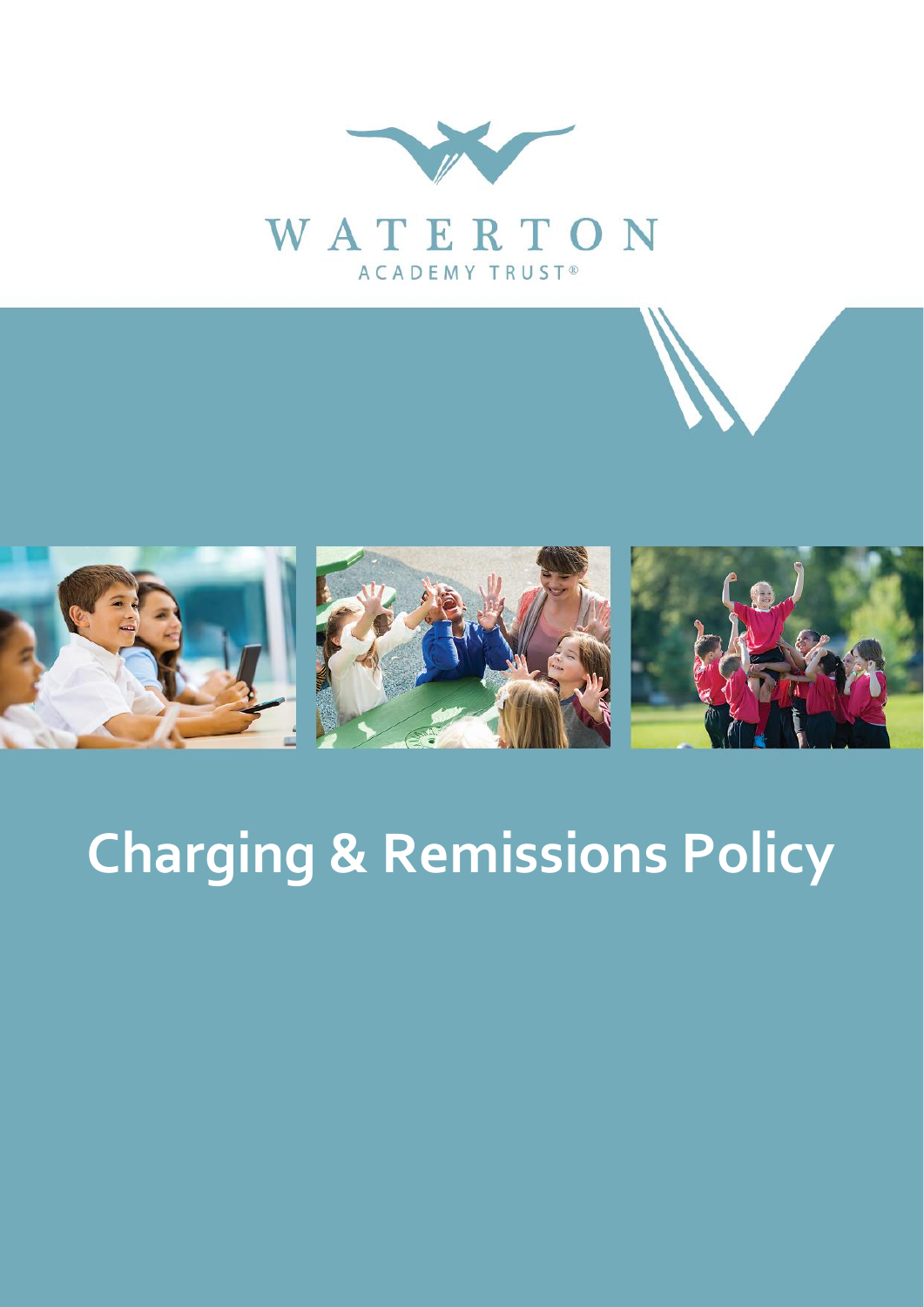# **Contents**

- **1.** Philosophy
- **2.** Introduction
- **3.** Aim
- **4.** Responsibilities
- **5.** Prohibition of Charges
- **6.** Charges
- **7.** Residential Visits
- **8.** Music Tuition
- **9.** Breakages
- **10.** Clothing
- **11.** Voluntary Contributions
- **12.** Remissions
- **13.** Publication of Information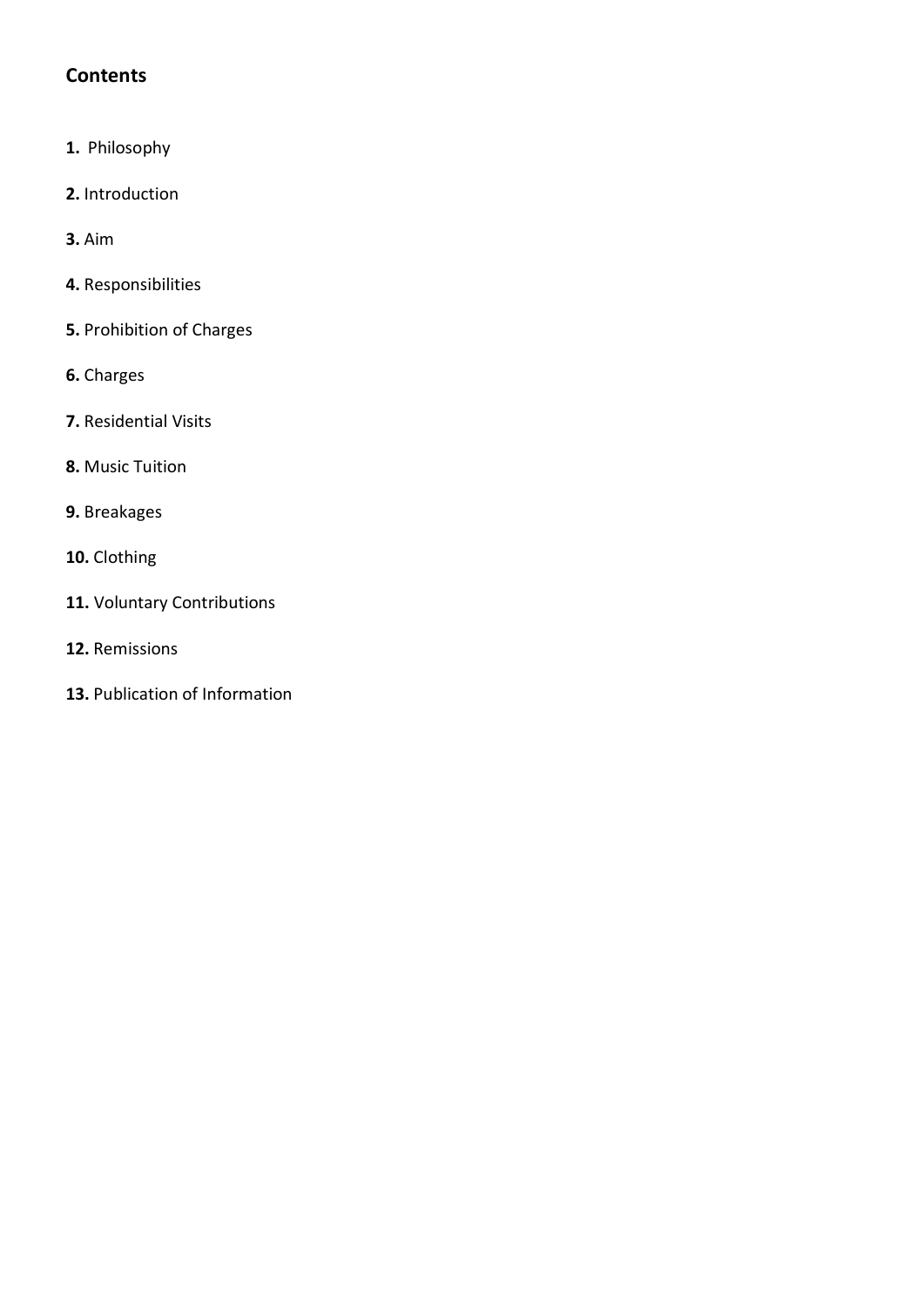# **1. Philosophy**

Waterton Academy Trust recognises the value of additional activities such as trips, clubs and residential experiences in furthering the educational experience of our pupils. We aim to promote and provide such learning opportunities as part of a broad and balanced curriculum for the pupils of the academy as well as through extra-curricular activities.

We believe that all of our pupils should have an equal opportunity to benefit from both curricular and extra-curricular activities and visits independent of their parents'/carers' financial means.

This policy describes how we will do our best to ensure a suitable range of activities is offered with minimal financial barriers which may otherwise prevent some pupils taking full advantage of these opportunities.

# **2. Introduction**

This policy has been formulated in accordance with the Department for Education guidance on: Charging for School Activities.

#### **3. Aim**

The aim of this policy is to set out what charges will be levied for activities, what remissions will be implemented and the circumstances under which voluntary contributions will be requested from parents/carers.

#### **4. Responsibilities**

The Trustees of Waterton Academy Trust are responsible for determining the content of the policy and the Head Teacher and Academy Standards Committee (ASC) of each member academy for implementation. Any determinations with respect to individual parents will be considered jointly by the Head Teacher and ASC.

# **5. Prohibition of Charges**

Waterton Academy Trust recognises that the legislation prohibits charges for the following:

- a. Education provided during school hours (including the supply of any materials, books, instruments or other equipment)
- b. Education provided outside school hours if it is part of the National Curriculum, or part of a syllabus for a prescribed public examination that the pupil is being prepared for at the academy, or part of religious education
- c. Tuition for pupils learning to play musical instruments if the tuition is required as part of the National Curriculum, or part of a syllabus for a prescribed public examination that the pupil is being prepared for at the academy, or part of religious education
- d. Entry for a prescribed public examination, if the pupil has been prepared for it at the academy; examination re-sit(s) if the pupil is being prepared for the re-sit(s) at the academy
- e. Education provided on any trip that takes place during school hours
- f. Education provided on any trip that takes place outside school hours if it is part of the National Curriculum, or part of a syllabus for a prescribed public examination that the pupil is being prepared for at the academy, or part of religious education
- g. Supply teachers to cover for those teachers who are absent from the academy accompanying pupils on a residential trip
- h. Transporting registered pupils to or from the academy premises, where the local education authority has a statutory obligation to provide transport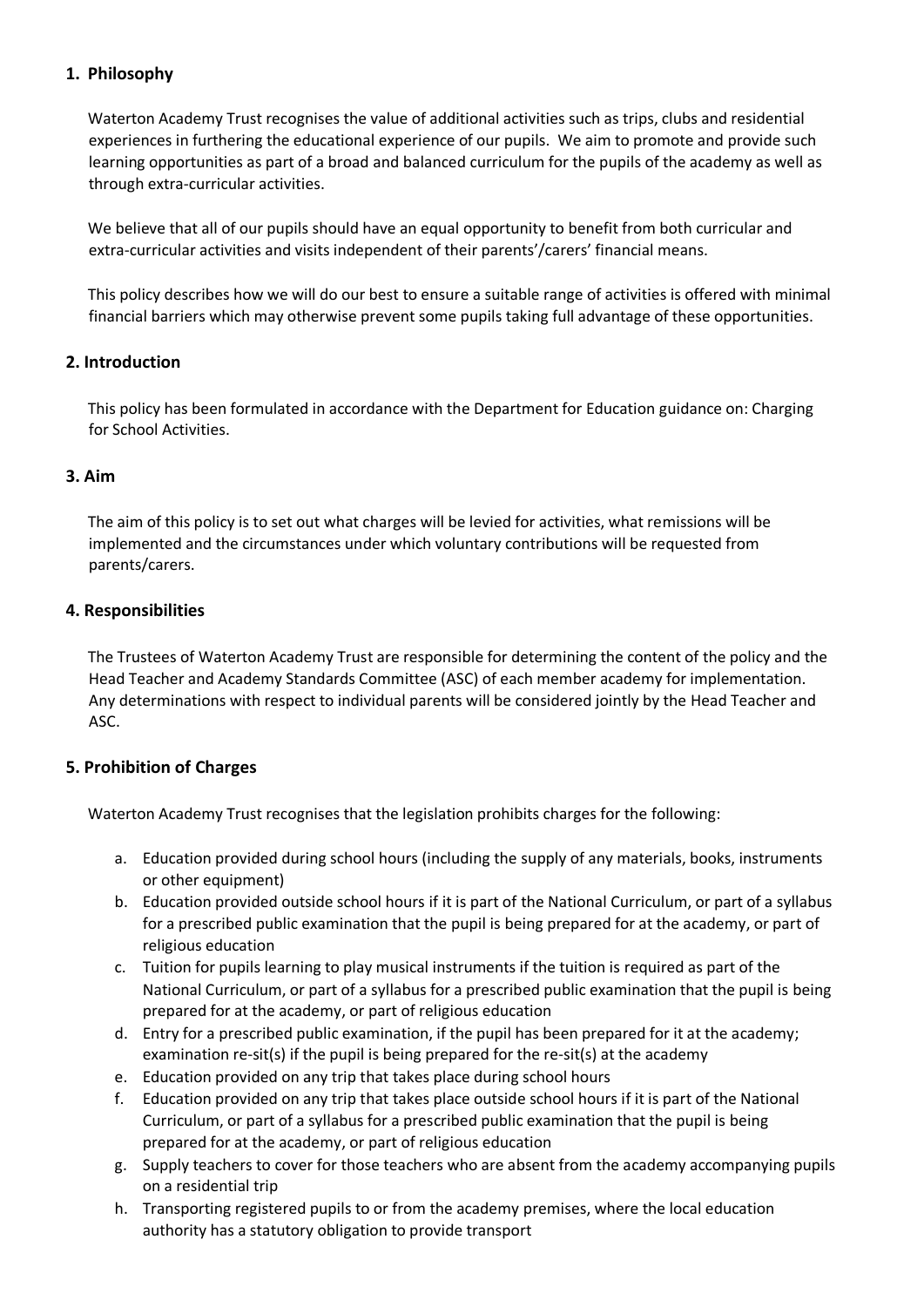- i. Transporting registered pupils to other premises where the ASC or local education authority has arranged for pupils to be educated
- j. Transport that enables a pupil to meet an examination requirement when he has been prepared for that examination at the academy
- k. Transport provided in connection with an educational trip.

# **6. Charges**

Waterton Academy Trust reserves the right to make a charge in the following circumstances.

- a. Activities outside school hours including clubs
- b. The full cost to each pupil of any activities deemed to be optional extras taking place outside school hours including residential visits
- c. Individual/Group Instrumental Tuition outside of that provided through the ECAM and Wider Opportunities schemes. In such cases the charge will not exceed the cost of provision. Children in Care who wish to have instrumental tuition are entitled to free tuition
- d. Breakages
- e. Out of hours/holiday care

# **7. Residential Visits**

A charge will be made for the cost of board, lodging and travel costs (subject to statutory exceptions) the cost will not exceed the actual cost of provision. See remissions for further details.

# **8. Music Tuition**

- **8.1** Although the law states that all education provided during school hours must be free, music lessons are an exception to this rule. The Education and Inspections Act 2006 introduced a regulation-making power which allowed the Department for Children, Schools and Families to specify circumstances where charging can be made for music tuition. The new Regulations, which came into force in September 2007, provide pupils with greater access to vocal and instrumental tuition.
- **8.2** Charges may now be made for teaching either an individual pupil or groups of any appropriate size (provided that the size of the group is based on sound pedagogical principles) to play a musical instrument or to sing. Charges may only be made if the teaching is not an essential part of either the National Curriculum or a public examination syllabus being followed by the pupil(s). This would be tuition in addition to the Key Stage 2 Wider Opportunities and/or Every Child A Musician (ECAM) programme

# **9. Breakages**

In cases of wilful or malicious damage to equipment or breakages, or loss of school books or equipment on loan to pupils, the Head Teacher, in consultation with the Chair of the ASC of the academy the incident relates to, may decide to make a charge. Each incident will be dealt with on its own merit and at their discretion.

# **10. Clothing**

The academy will supply essential protective clothing when necessary.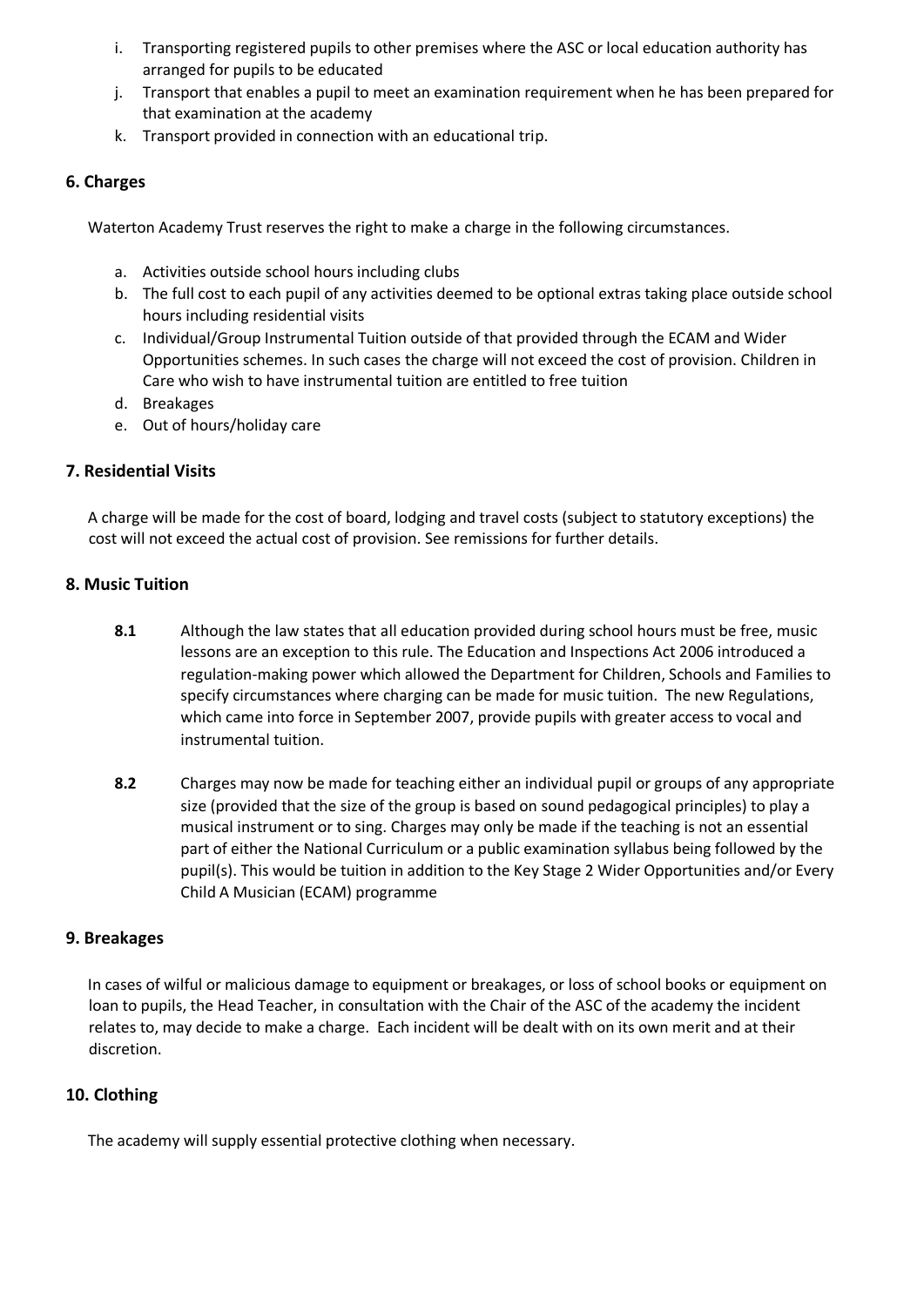#### **11. Voluntary Contributions**

- **11.1** The Academy, in consultation with the ASC, may ask parents/carers for a voluntary contribution towards the cost of any activity that takes place during school hours. Parents are under no obligation to make any contribution and pupils of parents who are unable or unwilling to contribute will not be discriminated against.
- **11.2** In the event of insufficient voluntary contributions being made the activity may have to be cancelled and refunds will be given.
- **11.3** Parents/carers may also be invited to make a voluntary contribution for the following:
	- a. educational visits which take place outside school hours
	- b. any activity which takes place during school hours
- **11.4** The terms of any request made to parents/carers will specify that the request is for a voluntary contribution and in no way represents a charge. In addition the following will be made clear to parents
	- a. that the contribution is genuinely voluntary and a parent/carer is under no obligation to pay
	- b. that registered pupils at the academy will not be treated differently according to whether or not their parents/carers have made any contribution in response to the request.
- **11.5** The responsibility for determining the level of voluntary contribution is delegated to the Head Teacher of each academy.

# **12. Remissions**

- **12.1** Where the parents/carers of a pupil are in receipt of state benefits which would entitle their child to receive free school meals the Headteacher in consultation with the ASC of the related academy will remit the majority of the cost of board and lodging for any residential activity (classed as an optional extra taking place outside school hours).
- **12.2** This will be made clear in all correspondence in relation to these activities.
- **12.3** In other circumstances the ASC of the related academy will invite parents/carers to apply in confidence to the Head Teacher for the remission of charges in part or full.
- **12.4** The Head Teacher of the related academy in consultation with the Chair of Governors will make authorisation of remission.

# **13. Publication of Information**

This policy is available to parents/carers on request.